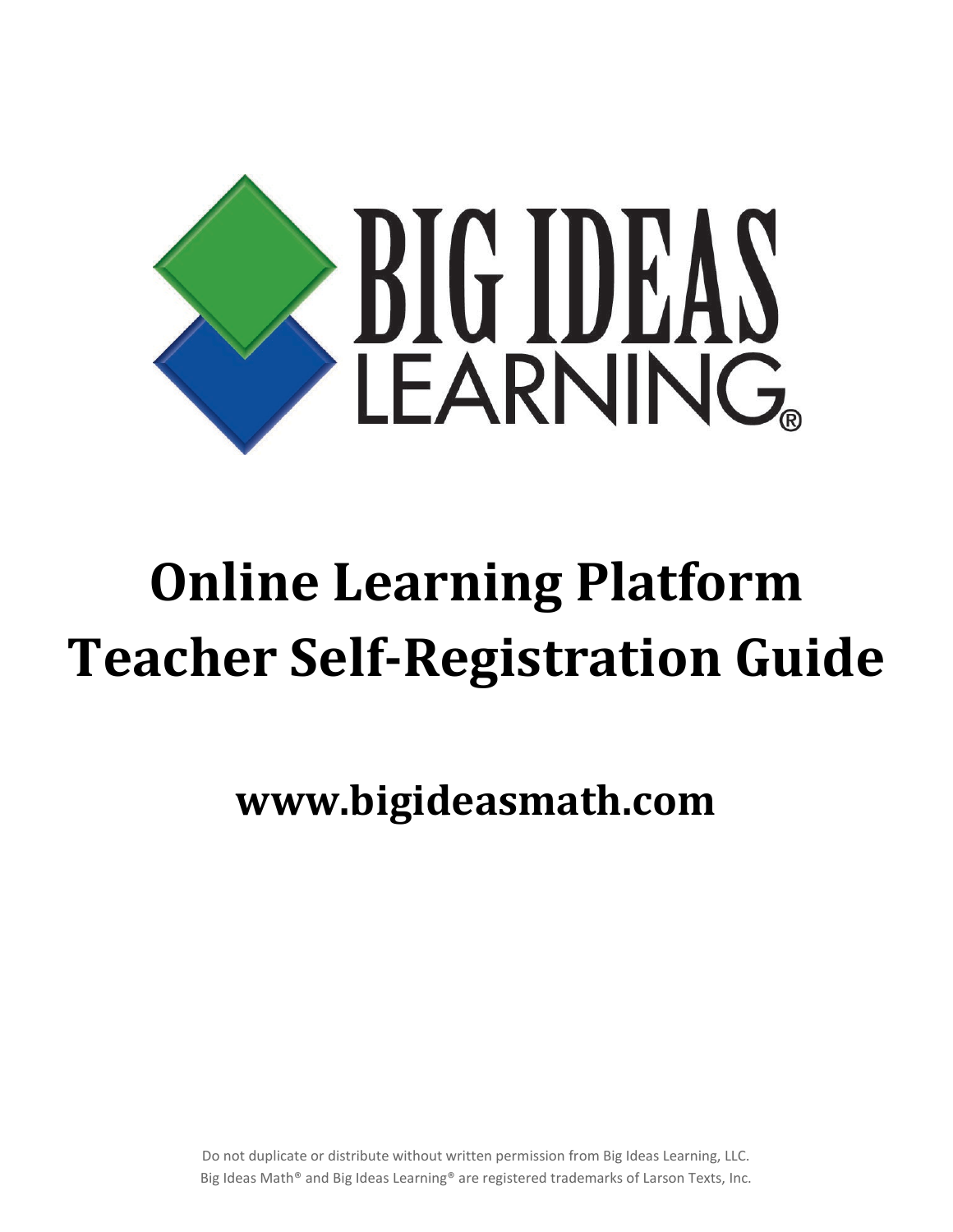## **How to Self-Register as a Teacher**

To gain access to the *Big Ideas Math* website, you must first register. Visit [www.bigideasmath.com](http://www.bigideasmath.com/) and click on *New to Big Ideas Math?*

|      | <b>BIG IDEAS</b><br>MΔ<br>By renowned authors Ron Larson and Laurie Boswell                                                                                                        |  |
|------|------------------------------------------------------------------------------------------------------------------------------------------------------------------------------------|--|
|      | <b>Welcome to Big Ideas Math!</b>                                                                                                                                                  |  |
|      | New to Big Ideas Math?<br><b>LOGIN</b>                                                                                                                                             |  |
|      | Username                                                                                                                                                                           |  |
|      | Password                                                                                                                                                                           |  |
|      | <b>LOG IN</b>                                                                                                                                                                      |  |
|      | <b>Forgot Password</b>                                                                                                                                                             |  |
|      | - OR -                                                                                                                                                                             |  |
|      | Log in with Clever                                                                                                                                                                 |  |
|      | Log in with ClassLink<br>$\sim$                                                                                                                                                    |  |
|      | <b>View Easy Access Materials</b>                                                                                                                                                  |  |
| Blog | <b>Math Musicals</b><br>Terms of Use<br>Privacy Policy<br>Contact Us                                                                                                               |  |
|      | Big Ideas Math® and Big Ideas Learning® are registered trademarks of Larson Texts, Inc.<br>Do not duplicate or distribute without written permission from Big Ideas Learning, LLC. |  |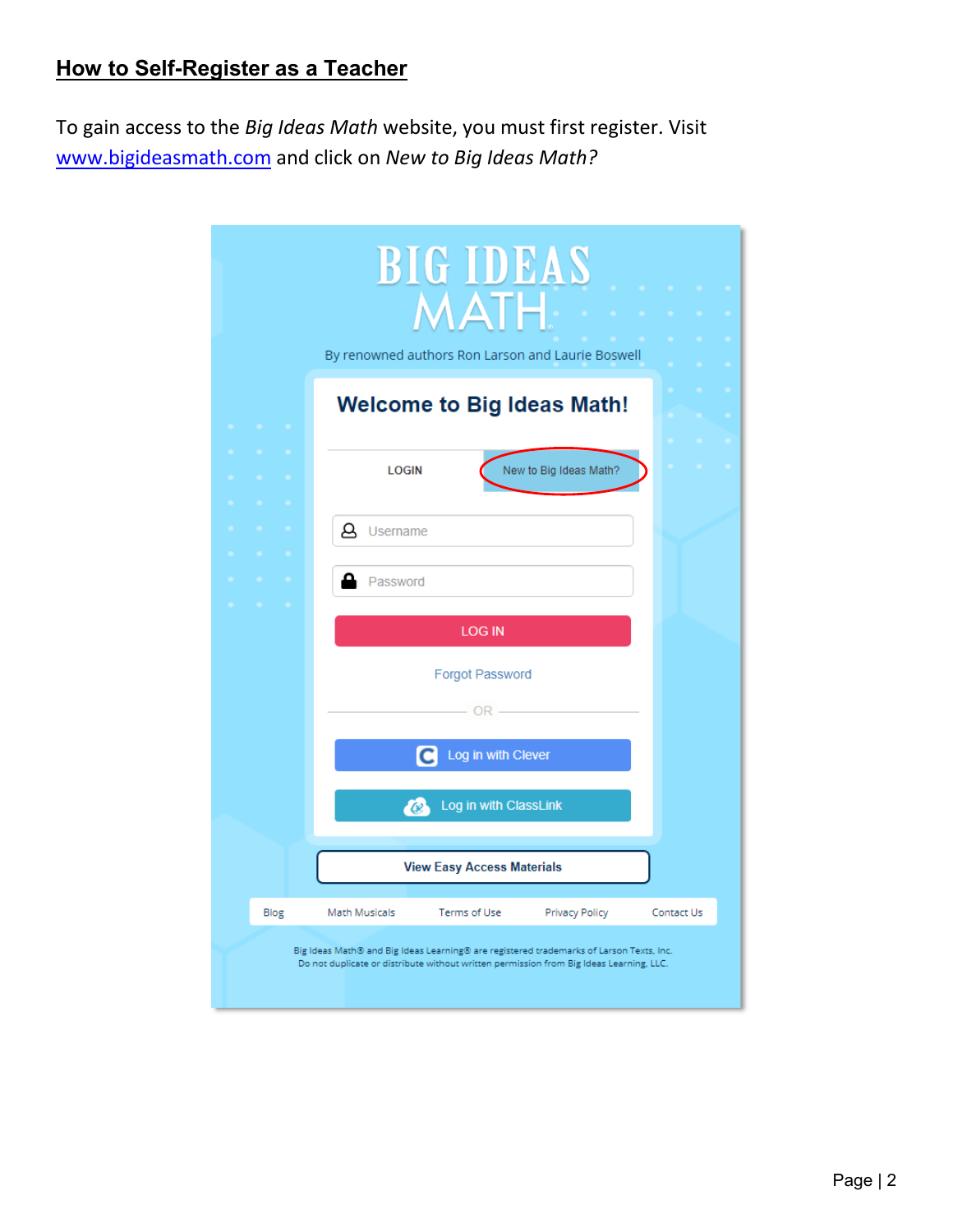Enter your access code. If you do not have an access code, you should contact your district administrator or curriculum coordinator. After entering your access code, click *Next*.

| <b>Welcome to Big Ideas Math!</b><br>Let's get you registered                                      |  |  |  |  |  |
|----------------------------------------------------------------------------------------------------|--|--|--|--|--|
| <b>LOGIN</b><br>New to Big Ideas Math?                                                             |  |  |  |  |  |
| <b>Step 1.</b> Please enter your access code                                                       |  |  |  |  |  |
| Access Code<br>0.0.0                                                                               |  |  |  |  |  |
| <b>NEXT</b>                                                                                        |  |  |  |  |  |
| If you do not have an access code please contact your<br>teacher, administrator, or BIL consultant |  |  |  |  |  |

You will be prompted to enter your first name, last name, email address, and a password. After entering the required information, click *Next*.

| first name                                                                                                                                                                          |  |
|-------------------------------------------------------------------------------------------------------------------------------------------------------------------------------------|--|
| Step 2. Please enter your last name.                                                                                                                                                |  |
| last name                                                                                                                                                                           |  |
| Step 3. Please enter your email address.                                                                                                                                            |  |
| Your email address will become your username.                                                                                                                                       |  |
| email                                                                                                                                                                               |  |
| email                                                                                                                                                                               |  |
| Step 5. Enter your password.                                                                                                                                                        |  |
| Your password should contain three of the following elements: an uppercase letter, a<br>lowercase letter, a special character, and a number. It must also be at least 8 characters. |  |
| password                                                                                                                                                                            |  |
| Step 6. Confirm your password.                                                                                                                                                      |  |
| password                                                                                                                                                                            |  |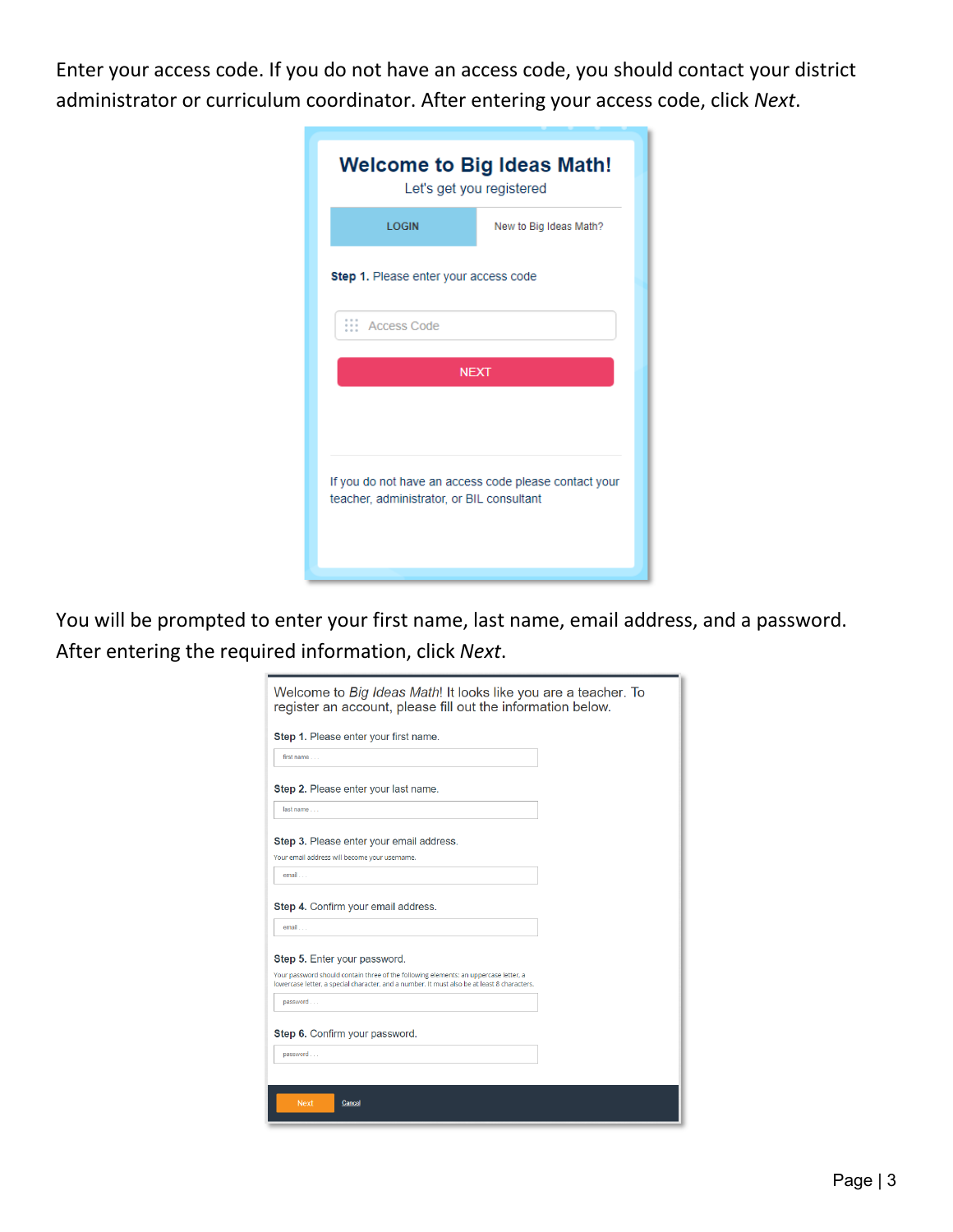Choose your school under *Available Schools* and click *Click to add*. Once your selection has been moved to the *Added Schools* section, Click *Next*. (If your school is not listed, you may check the "My school is not listed" box and click *Next*.)

| Your account has been created. The next step is to add your school below. |                                 |  |  |  |
|---------------------------------------------------------------------------|---------------------------------|--|--|--|
| Available Schools                                                         | <b>Added Schools</b>            |  |  |  |
| $\Box$ My school is not listed.                                           | Click to add<br>Click to remove |  |  |  |
|                                                                           |                                 |  |  |  |
| <b>Next</b>                                                               |                                 |  |  |  |

You will get a pop-up message that tells you that you are successfully registered. Click *Log in*.

| <b>Account Creation</b>                                 | √×، |
|---------------------------------------------------------|-----|
| Congrats you are all registered. Click below to log in. |     |
| Log in                                                  |     |
| <b>Click to remove</b>                                  |     |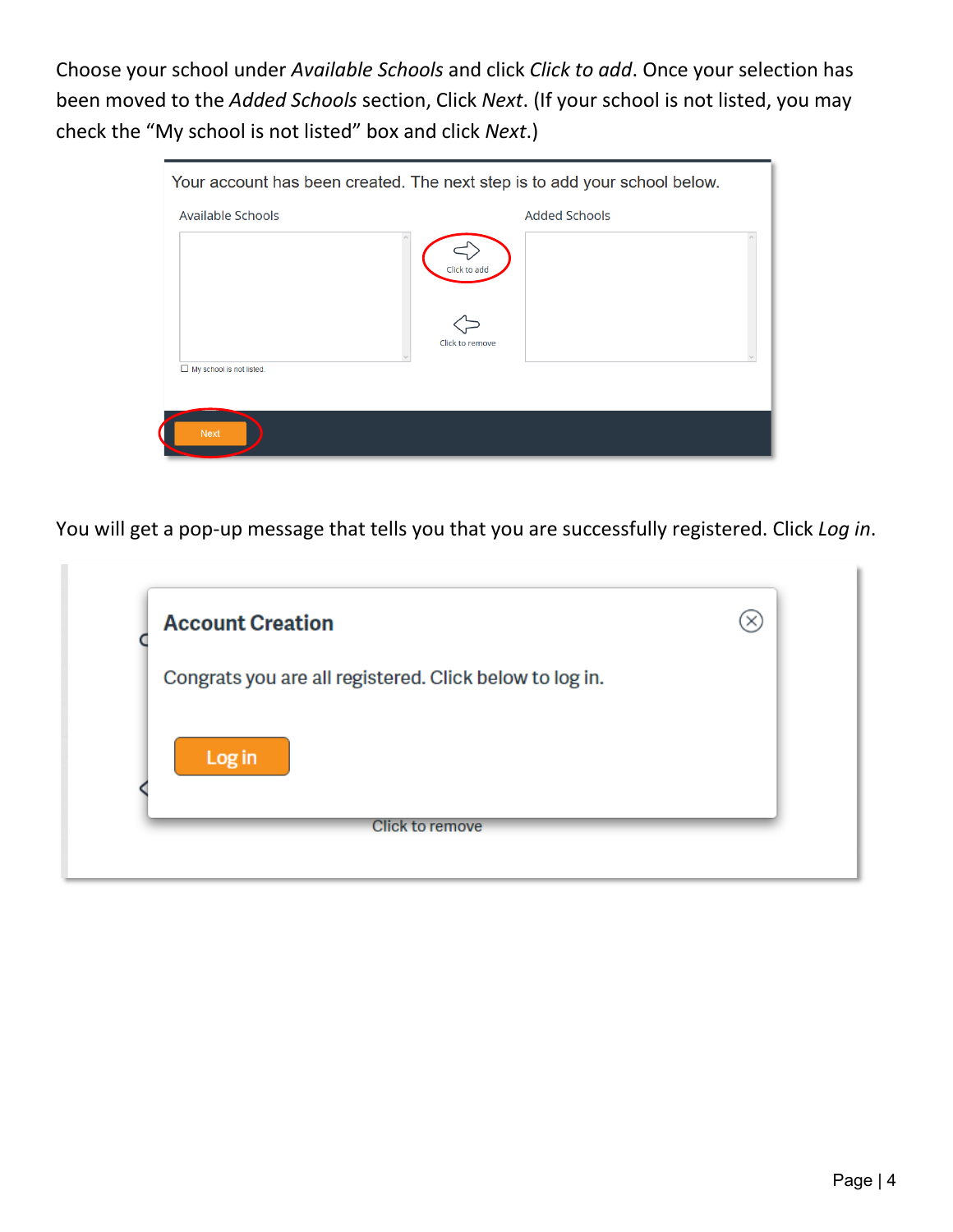You will be sent to the login screen. Enter your email address/username and password, and click *Log in*.

|                                                                                                                                                                                    | <b>BIG IDEAS</b><br><b>MATH.</b><br>By renowned authors Ron Larson and Laurie Boswell |  |  |  |  |  |
|------------------------------------------------------------------------------------------------------------------------------------------------------------------------------------|---------------------------------------------------------------------------------------|--|--|--|--|--|
|                                                                                                                                                                                    | <b>Welcome to Big Ideas Math!</b>                                                     |  |  |  |  |  |
|                                                                                                                                                                                    | <b>LOGIN</b><br>New to Big Ideas Math?                                                |  |  |  |  |  |
|                                                                                                                                                                                    | д<br>Username                                                                         |  |  |  |  |  |
|                                                                                                                                                                                    | Password<br><b>LOG IN</b>                                                             |  |  |  |  |  |
|                                                                                                                                                                                    | <b>Forgot Password</b>                                                                |  |  |  |  |  |
|                                                                                                                                                                                    | $OR -$<br>Log in with Clever<br>$\overline{c}$                                        |  |  |  |  |  |
|                                                                                                                                                                                    | Log in with ClassLink<br>-62                                                          |  |  |  |  |  |
|                                                                                                                                                                                    | <b>View Easy Access Materials</b>                                                     |  |  |  |  |  |
| Blog                                                                                                                                                                               | Privacy Policy<br><b>Math Musicals</b><br>Terms of Use<br>Contact Us                  |  |  |  |  |  |
| Big Ideas Math® and Big Ideas Learning® are registered trademarks of Larson Texts, Inc.<br>Do not duplicate or distribute without written permission from Big Ideas Learning, LLC. |                                                                                       |  |  |  |  |  |

After you log in, you will be prompted to create a class. Click *Get Started*.

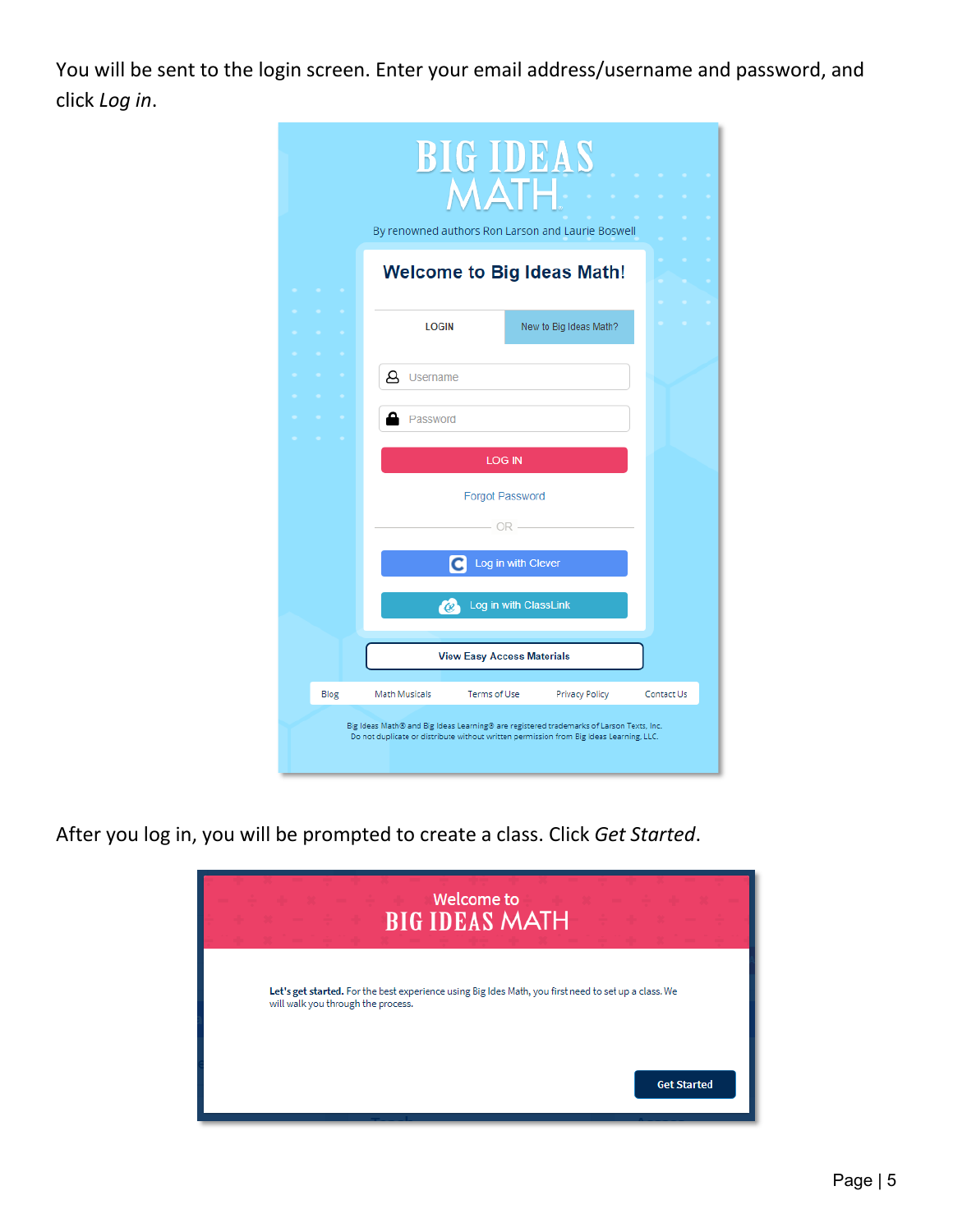Create a class name, choose a grade level, select the start date and end date, and choose a book. A period number is optional. Click *Add*.

| <b>Add Class</b>      |    |
|-----------------------|----|
| Class Name            |    |
| Enter your class name |    |
| Grade                 |    |
| Select grade          |    |
| Period (optional)     |    |
| Enter your period #   |    |
| <b>Dates</b>          |    |
| æ<br>From<br>To       | Ŧ. |
| <b>Add Book</b>       |    |
| Choose a book $\sim$  |    |
|                       |    |
| Add<br><b>Cancel</b>  |    |

After you create your first class, you will be prompted to launch the *Quick Start Guide* or go to the *Teacher Dashboard*. The Quick Start Guide will provide information on how to navigate the site, add additional classes, add students to your classes, create assignments, and more.

To continue adding classes, go to your Teacher Dashboard and under the *Featured Components* section, click *Class Management*.